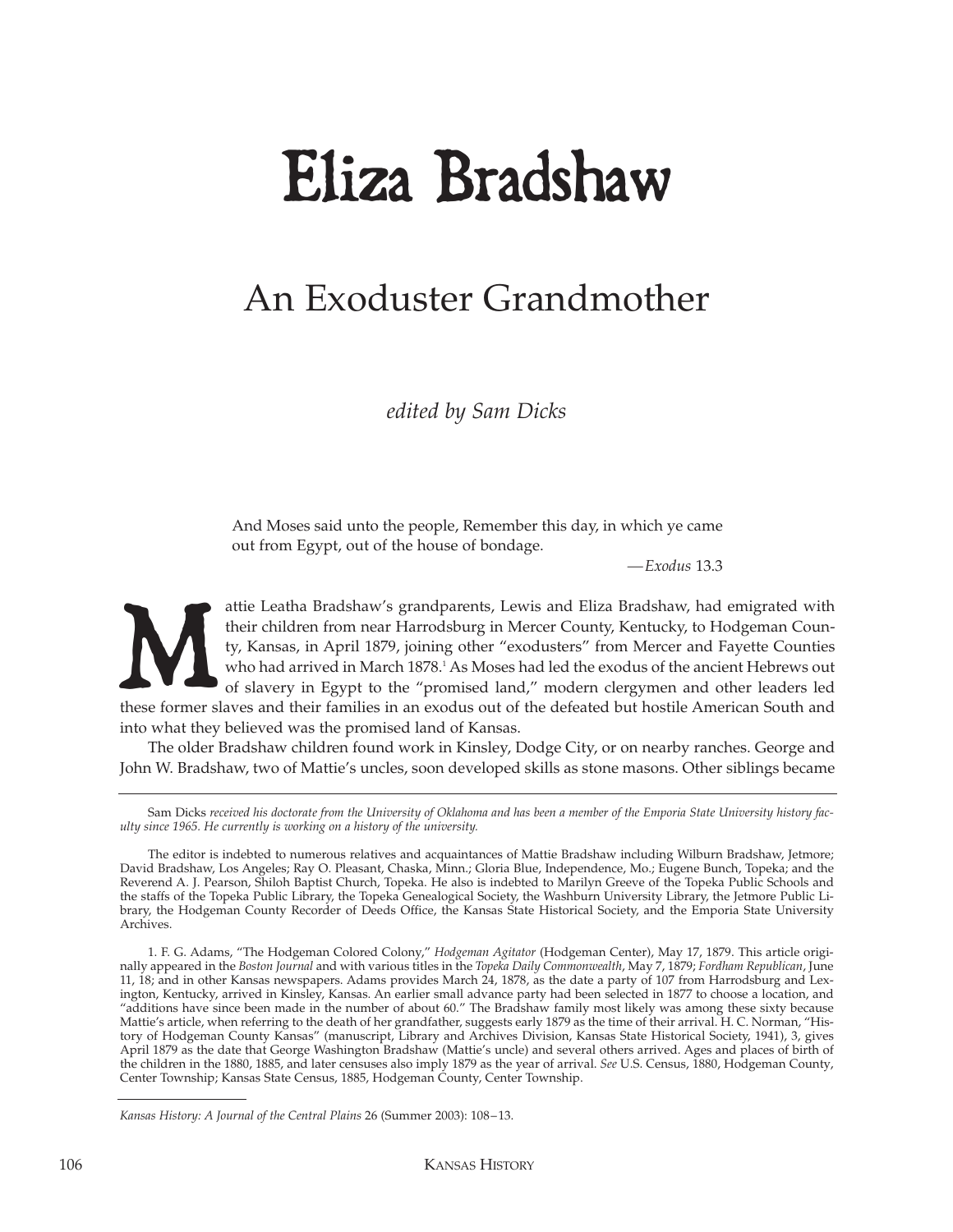

*Mattie Bradshaw, ca. 1907.*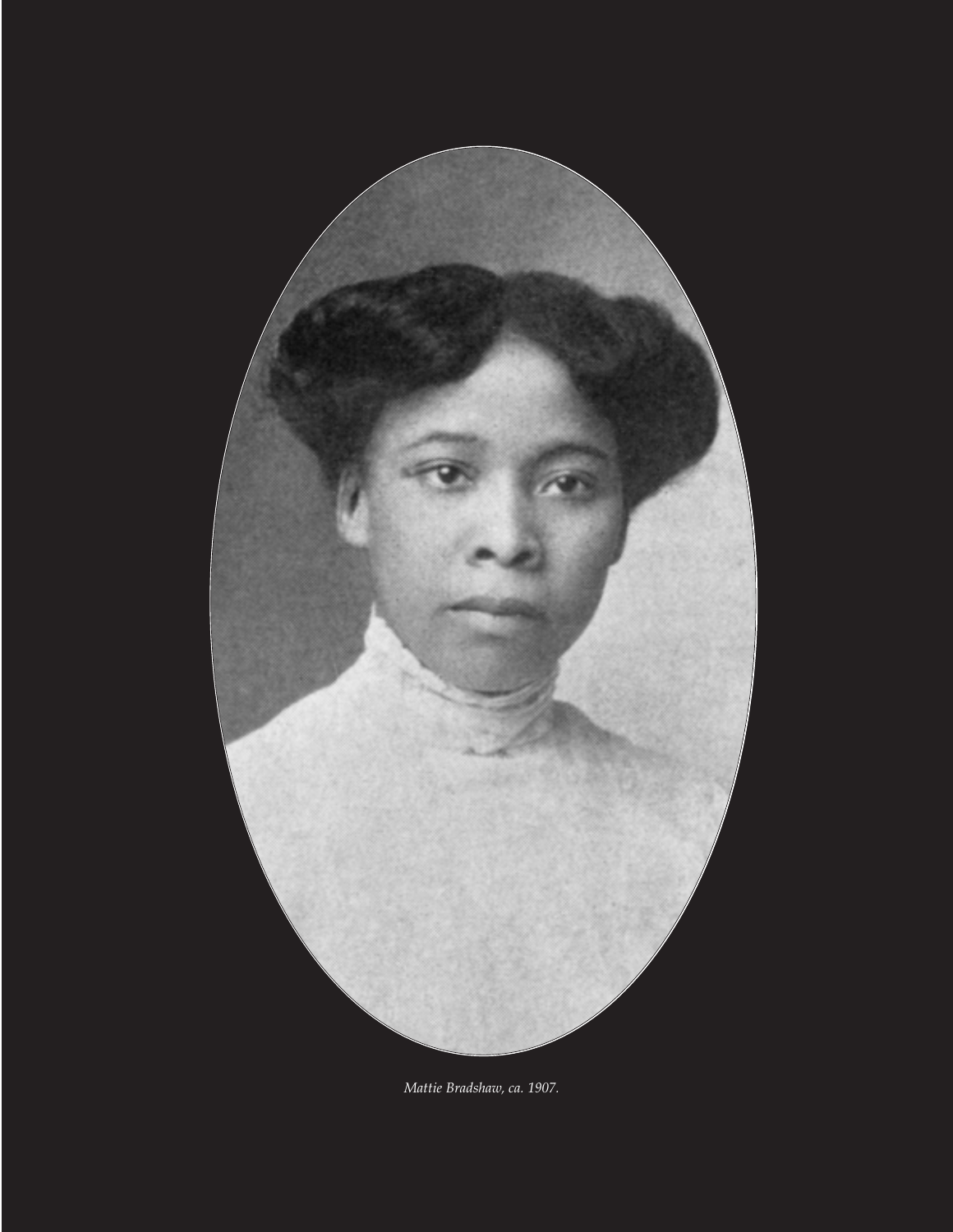blacksmiths, mechanics, or practiced other trades to survive and support their families. These labors provided income during periods of low farm prices and of drought in a harsh climate.

Mattie was almost ten years old when her parents, Charles T. and Mary Elizabeth Bradshaw, moved from Hodgeman County, in southwestern Kansas, to Topeka in about 1897 so their children might have an education beyond elementary school. Her father at first worked as a fruit peddler and later as a janitor at the state capitol. Matattained her seventh year, she was sold to another planter. The little girl experienced her first trials and hardships at her new home. Surely the institution of slavery was the most cruel and heartless invention of man, as it separated the child from her mother, whom she never saw again. When I think of the agony which the mother must have felt, tears unbidden stream down my cheeks. Grandma never knew her father, for she never saw him. He would not own her because she was born black side out, while he was born black side in.<sup>3</sup> There is a chance for cleanliness

## Early one cold December morning, on a large plantation in Mercer county, Kentucky, a girl baby first saw the light of day. She was born of slave parents, in the utmost poverty.

tie graduated from Topeka High School in 1905 and received a Life Teaching Certificate from the Kansas State Normal School (now Emporia State University) in 1908.

While student teaching at the campus Model School in the fall of 1907, she wrote the following story, which appeared on October 18 in the student newspaper, the *State Normal Bulletin*. 2

#### *MY GRANDMOTHER'S STORY by Mattie Bradshaw*

arly one cold December morning [in 1827], on a large plantation in Mercer county, Kentucky, a girl baby first saw the light of day. She was born of arly one cold December morning [in 1827], on a large plantation in Mercer county, Kentucky, a girl baby first saw the light of day. She was born of slave parents, in the utmost poverty and wretchedness. The little cabin hut, which was her first home, contained one room in which there were no openings or windows, save the one door. There a large family of children were reared, of which grandma was the sixth.

The first few years of her life passed pleasantly and quickly away. Finally, one bright morning when she had

when blackness is external, but when it has penetrated beneath the surface, far beyond the range of human vision, there is hardly a chance for purification.

But to proceed with my story, Grandma remained with her new owners for seven or eight years. At this plantation she was treated as a human being, for her mistress was good and even kind to her. She pitied the sad-faced looking little girl, therefore she would not let her go into the fields to work, but taught her to do the sewing. Grandma was a good pupil and learned to sew well. This she never regretted, for by means of this trade she earned enough to support her family in later days.

However, this kind of life did not last long. Suddenly a reverse of fortune came to Mr. Lewis, her owner.<sup>4</sup> A man whom he owed pressed him for the payment of a debt.

<sup>2.</sup> Black student teachers commonly did their student teaching on the campus, rather than in community public schools, in order to avoid parent objections.

<sup>3.</sup> Although Mattie wrote that her grandmother was "born of slave parents," she suggests here that the white slaveholder who took her from her mother and sold her was her biological father, a practice not uncommon during slavery. Eliza is identified as a mulatto rather than a black in the 1880 federal census and the 1895 Kansas census. *See* U.S. Census, 1880, Hodgeman County, Center Township; Kansas State Census, 1895, Hodgeman County, Center Township.

<sup>4.</sup> J. A. Lewis is listed on the U.S. Census, 1830, Kentucky, Mercer County, with the following slaves: males, two under 10 years of age, one 10–24, one 24–35, one 36–54; females, four under 10, two 10–24, and two 24–36.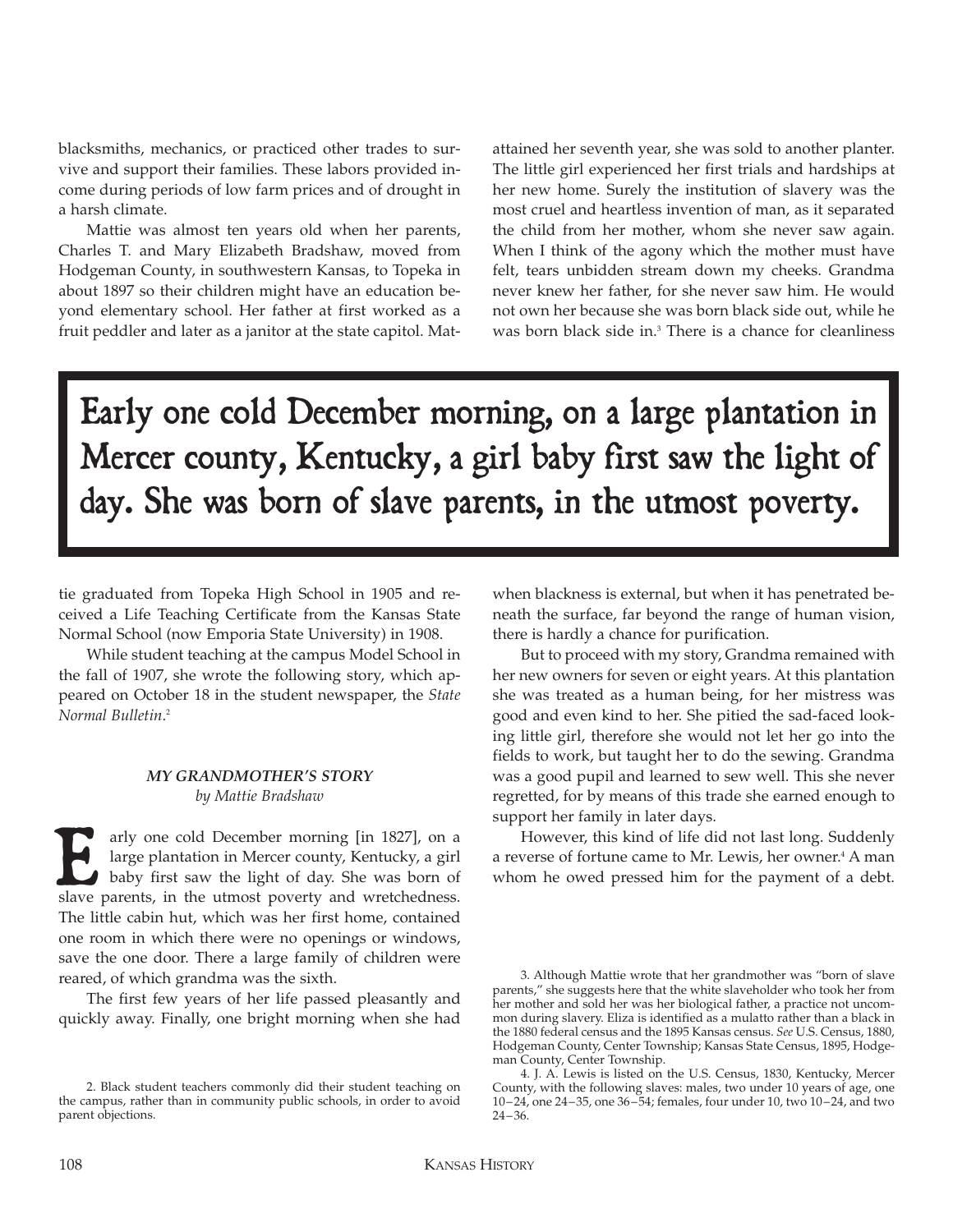Grandma's heart was nearly broken when she heard that she must leave her kind mistress, but her woe amounted to nothing when a planter said that he would give a cold thousand for her. She was sold. Her new master was one of the most unprincipled, degraded and demon-like beings that ever bore the name of man. Her mistress was cruel and hateful. Grandma soon learned what slavery meant.

As she was now about seventeen years old, as was the custom then, her owners began to think of finding her a husband. Therefore, after she had been on this plantation kettle of boiling water from the stove and began throwing water. The slave driver was glad to leave her alone.

On the same day she was given a great many tasks to perform. When she was too weary to move another step, she sat down to rest. While she was resting, her mistress came in the kitchen and demanded to know if the work was done. On being told that it was not finished, she seized a broomstick and beat grandma on the top of the head until streams of blood oozed down her face, then she sprinkled salt on the wounds. Not satisfied with that, she

### Her mistress came in the kitchen and demanded to know if the work was done. On being told that it was not finished, she seized a broomstick and beat grandma on top of the head.

about three months she was married to another slave on the same plantation. The ceremony consisted only of the reading of a passage of scripture by a local preacher and then the pair were pronounced husband and wife. This was the only ceremony that was performed when slaves married.

To this union were born seven sons and two daughters. All were born in slavery.<sup>5</sup> When the oldest child was five years old, he had to take care of two younger children. One day he took the youngest child and went up to the "big house" to see his mother. The slave driver saw him and began to meddle, and when the child said something that made him angry, he knocked the little fellow down. Grandma, on hearing the confusion, stepped to the door and began to interfere in behalf of her child. As the slave driver started towards her with whip in hand she seized a

told her husband when he came home. Grandma heard Mr. Christian, for that was her owner's name, say that he would whip her when supper was over.<sup>6</sup> She made up her mind that she had been treated cruelly enough that day, and she said within herself that she had taken her last whipping. She made up a hot fire and put on a larger kettle of water, so when Mr. Christian came in the kitchen and took down the rawhide, she smiled, for she knew that he little expected what was coming. When he started towards her she dipped her little bucket in the boiling kettle and began throwing water in every direction. She scalded Mr. Christian's hands and feet, also Mrs. Christian's face. After that incident grandma was called "Crazy Eliza," but she only smiled to herself whenever she was called by that name, for she was willing to be thought crazy if it would save her from being punished. She was never whipped again.

6. The surname Christian does not appear in the 1840, 1850, or 1860 federal censuses of Mercer County, but it appears frequently in the censuses for adjacent Fayette County. *See* U.S. Census, 1840, Kentucky, Mercer County and Fayette County; ibid., 1850; ibid., 1860. One of the larger slaveholders in Fayette County, according to the 1850 federal census slave schedule, was Thomas Christian. He, or other family members, may have held land and slaves in both counties. According to family tradition, the surname Bradshaw was chosen upon emancipation, rather than Christian, because, unlike the Christian family, slaveholding members of the Bradshaw family treated their slaves well. David Bradshaw, interview by author, March 20, 2003.

<sup>5.</sup> The sons and their ages in the 1870 U.S. Census for Mercer County, Kentucky (Precinct 6), were John W. 20, Granville 17, Lewis D. 14, Charles T. (Mattie's father) 12, Elex 8, George W. 7, and Benjamin F. 3. Benjamin was born after the abolishment of slavery. For enumeration of most family members after their arrival in Kansas, *see* U.S. Census, 1880, Hodgeman County, Center Township; Kansas State Census, 1885, Hodgeman County, Center Township. Lewis, age 24, is a cook, and George, age 17, is washing dishes at a Dodge City hotel according to the 1880 census. *See* ibid., Ford County, Dodge Township. Granville, age 27, is a "hustler" (peddler) in Kinsley in 1880. *See* ibid., Edwards County, Kinsley.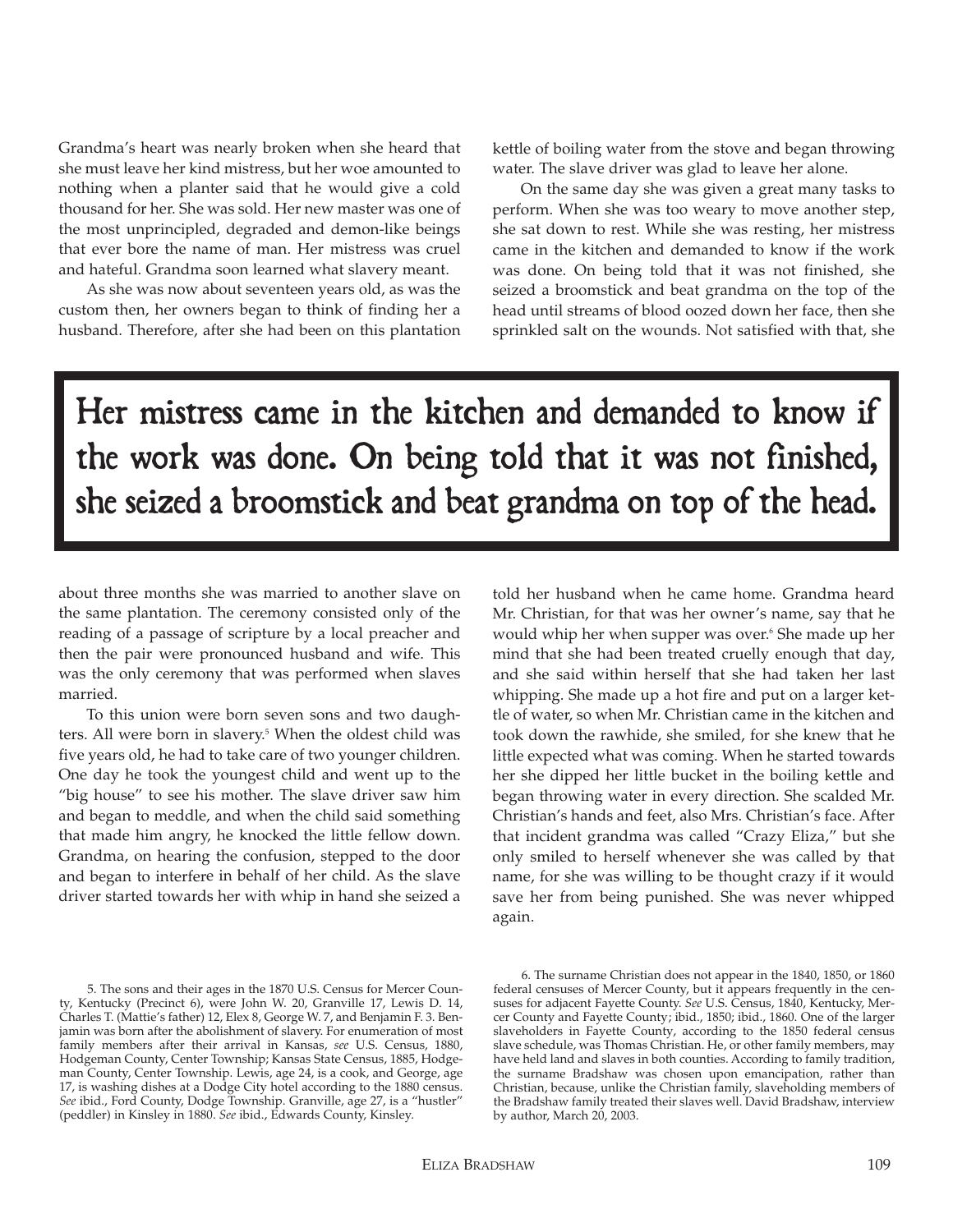When she had endured cruelties and indignities for thirty years, one morning she awoke to find that she was free. President Lincoln had issued the Emancipation Proclamation.<sup>7</sup> No more was she to be beaten and knocked about by dealers in human traffic. She could now say that the songs which she sang meant freedom of body in this world as well as freedom of spirit in the world of light. She was free, but what did she receive for her labors? She had been in slavery forty years. Her best days were spent. She had no money; she had nowhere to lay her head. For forty years. They forgot that these same black men tilled the soil with their horny hands and watered it with their tears of humiliation. By some means the ex-slaves heard of a land where people of color were better treated. They heard that they could get a free education and would be protected by the laws, so when at last these would be marauders became so cruel and oppressive, my people began to emigrate to the so-called "land of the blest."8

Thus, while so many members of my race were emigrating, grandma struck the soil of "free and bleeding

### When she had endured cruelties and indignities for thirty years, one morning she awoke to find that she was free. President Lincoln had issued the Emancipation Proclamation.

years her labor enriched the treasury of another race. She must now fight the battle for existence.

The first few years of freedom looked dark to the people of color. Grandma's first ambition was to give her children an education. She thought that if they could read and figure they could "make it" in the world. Accordingly, she sacrificed as only a mother would to give her children an education; therefore, the older children went to school about three months in a year for three years. Then their hopes were shattered almost beyond redemption. White Horse gangs and Ku Klux Klans paraded the state of Kentucky, burned down their school houses, drove the negroes from home, and burned some at the stake. The state of Kentucky offered the men of color no protection. They (the white race) soon forgot the faithful service of the negroes who had been their servants for two hundred and fifty

After a few years she and her sons were in fairly good circumstances. Four of her sons, including my father, had taken a quarter section of land each, and had begun to till

Kansas." She was accompanied by her husband, six sons and two daughters. They immediately moved to Hodgeman county, where grandfather took up a homestead. After they were there about six months grandfather finished his work on earth and went to answer the roll-call of death.9 Soon "hard times" began. They were in a new country, sparsely populated and with arid soil. Grandma had a hard time. Twice the first winter they thought they would have to give up, but they did not yield, for the privations were nothing compared to the persecutions and oppressions endured in the southlands. Many times they wore "gunny" sacks around their feet in place of shoes. Frequently they ate bread made of bran, but they called no man "master."

<sup>7.</sup> The Emancipation Proclamation, which went into effect on January 1, 1863, applied only to slaves in those states that had seceded from the Union and were not under Northern military control. Slavery remained legal in Kentucky until it was abolished by the ratification of the thirteenth amendment to the Constitution on December 6, 1865. However, it is easy to understand how Mattie Bradshaw and others thought of it as the document proclaiming the freedom of all slaves, for the Emancipation Proclamation did apply to most exodusters migrating from Southern states and was the symbol of freedom in the minds of virtually all former slaves and their families in the years following the Civil War.

<sup>8.</sup> For more details on the exoduster migration to Hodgeman County, *see* C. Robert Haywood, "The Hodgeman County Colony," *Kansas History: A Journal of the Central Plains* 12 (Winter 1989): 210–21. Early sources include Adams, "The Hodgeman Colored Colony"; Mrs. M. L. Sterrett, "Negro Colony Among Early Settlers of Hodgeman County," *Jetmore Republican*, April 25, 1930; Norman, *History of Hodgeman County Kansas*.

<sup>9.</sup> Lewis Bradshaw died of consumption (tuberculosis) at age fiftythree in August 1879. *See* U.S. Census, 1880, Hodgeman County, Mortality Schedule.